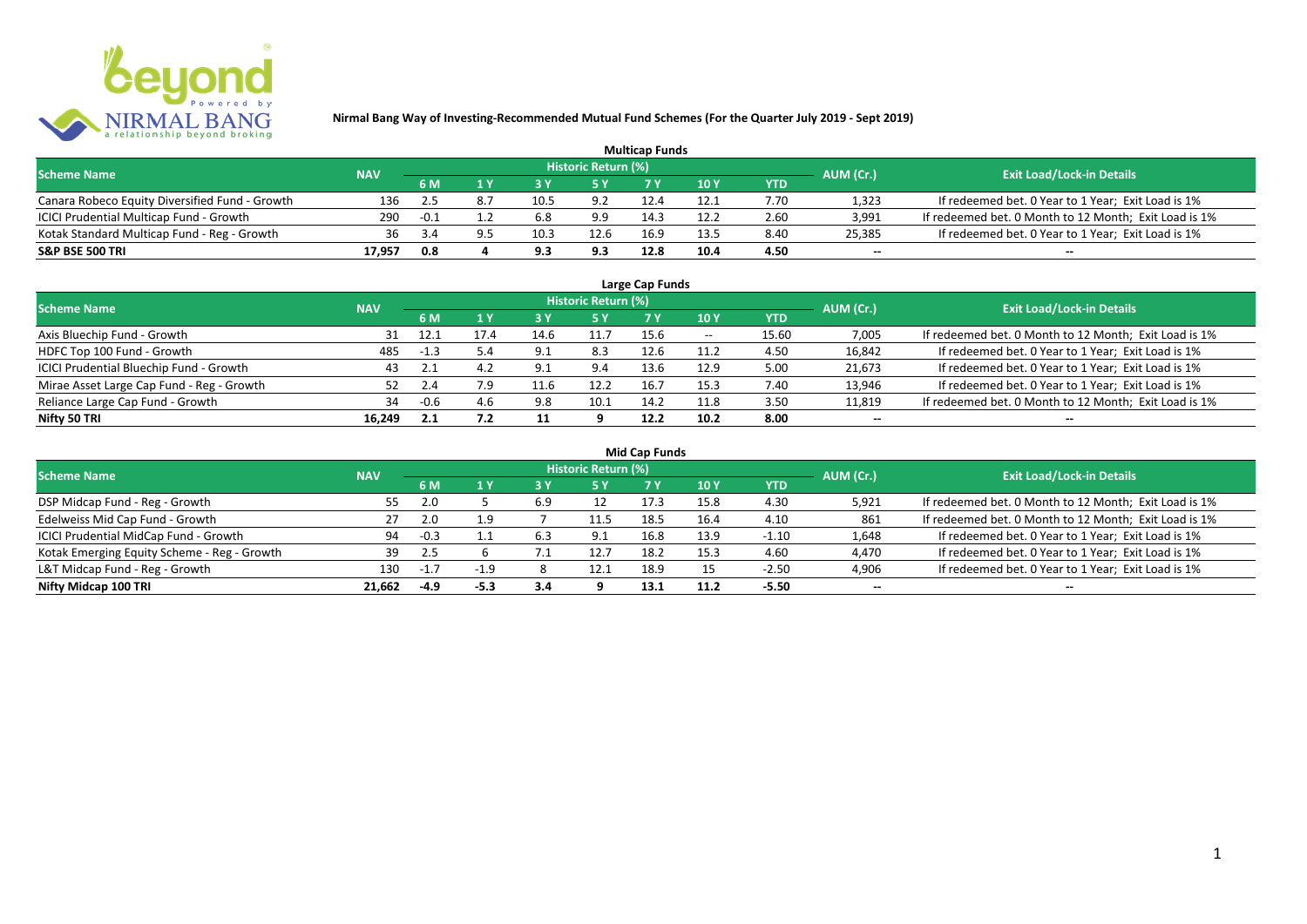

| Large & Midcap                                   |            |                                |     |      |                     |      |      |      |                          |                                                    |  |  |
|--------------------------------------------------|------------|--------------------------------|-----|------|---------------------|------|------|------|--------------------------|----------------------------------------------------|--|--|
| <b>Scheme Name</b>                               | <b>NAV</b> |                                |     |      | Historic Return (%) |      |      |      |                          | <b>Exit Load/Lock-in Details</b>                   |  |  |
|                                                  |            | AUM (Cr.)<br>10Y<br>6 M<br>YTD |     |      |                     |      |      |      |                          |                                                    |  |  |
| Canara Robeco Emerging Equities - Growth         | 92         | $-0.4$                         |     |      | 13.3                | 20.7 | 18.9 | 3.40 | 4,669                    | If redeemed bet. 0 Year to 1 Year; Exit Load is 1% |  |  |
| Invesco India Growth Opportunities Fund - Growth | 35.        |                                | 6.8 | 11.1 | 11.2                |      |      | 6.30 | 1,659                    | If redeemed bet. 0 Year to 1 Year; Exit Load is 1% |  |  |
| NIFTY Large Midcap 250 TRI                       | 1.132      | -0.3                           |     | 8.8  | 10.4                | 14.  | 11.6 | 1.90 | $\overline{\phantom{a}}$ | $- -$                                              |  |  |

| <b>Focused Funds</b>             |            |     |                                              |      |                     |      |       |       |                          |                                                       |  |  |
|----------------------------------|------------|-----|----------------------------------------------|------|---------------------|------|-------|-------|--------------------------|-------------------------------------------------------|--|--|
| <b>Scheme Name</b>               | <b>NAV</b> |     |                                              |      | Historic Return (%) |      |       |       |                          | <b>Exit Load/Lock-in Details</b>                      |  |  |
|                                  |            | 6 M | AUM (Cr.)<br>10 Y<br><b>YTD</b><br><b>EV</b> |      |                     |      |       |       |                          |                                                       |  |  |
| Axis Focused 25 Fund - Growth    | 30         |     |                                              |      | 13.9                | 15.4 | $- -$ | 10.70 | 7.841                    | If redeemed bet. 0 Month to 12 Month; Exit Load is 1% |  |  |
| SBI Focused Equity Fund - Growth | 145        |     | 10.7                                         | 10.7 | 12.3                | 15.9 |       | 9.50  | 5.127                    | If redeemed bet. 0 Year to 1 Year; Exit Load is 1%    |  |  |
| S&P BSE 500 TRI                  | 17.957     | 0.8 |                                              |      | 9.:                 | 12.8 | 10.4  | 4.50  | $\overline{\phantom{a}}$ | $- -$                                                 |  |  |

|                                                |            |         |       |                     |      | <b>Small Cap Funds</b> |             |         |                          |                                                    |  |
|------------------------------------------------|------------|---------|-------|---------------------|------|------------------------|-------------|---------|--------------------------|----------------------------------------------------|--|
| <b>Scheme Name</b>                             | <b>NAV</b> |         |       | Historic Return (%) |      |                        |             |         | AUM (Cr.)                | <b>Exit Load/Lock-in Details</b>                   |  |
|                                                |            | 6 M     |       |                     |      |                        | 10 Y<br>YTD |         |                          |                                                    |  |
| Franklin India Smaller Companies Fund - Growth |            | -6.4    | -52   |                     | 9.1  | 19                     | 16.7        | $-3.70$ | 6,584                    | If redeemed bet. 0 Year to 1 Year; Exit Load is 1% |  |
| HDFC Small Cap Fund - Growth                   | 40         | $-7.9$  | -6.4  | 8.9                 | 11.4 |                        | 13.4        | $-5.90$ | 8,209                    | If redeemed bet. 0 Year to 1 Year; Exit Load is 1% |  |
| L&T Emerging Businesses Fund - Reg - Growth    | 23         | $-5.1$  |       | 8.6                 | 12.6 | $-$                    | $- -$       | -6.60   | 5,639                    | If redeemed bet. 0 Year to 1 Year; Exit Load is 1% |  |
| Nifty Smallcap 100 TRI                         | '.145      | $-10.1$ | -12.5 | $-1.8$              | 3.7  | 9.1                    |             | -8.80   | $\overline{\phantom{a}}$ | $-$                                                |  |

| ELSS Schemes (Tax Saving u/s 80-C)            |            |        |        |                            |                                       |           |                 |            |                          |                                  |  |  |
|-----------------------------------------------|------------|--------|--------|----------------------------|---------------------------------------|-----------|-----------------|------------|--------------------------|----------------------------------|--|--|
| <b>Scheme Name</b>                            | <b>NAV</b> |        |        | <b>Historic Return (%)</b> |                                       |           |                 |            | AUM (Cr.)                | <b>Exit Load/Lock-in Details</b> |  |  |
|                                               |            | 6 M    | 1 Y    | 3 Y                        | 75 Y                                  | <b>7Y</b> | 10 <sub>Y</sub> | <b>YTD</b> |                          |                                  |  |  |
| Aditya Birla Sun Life Tax Relief 96 - Growth  | 31         | $-0.4$ | $-0.3$ | 8.5                        | 11.                                   | 16.2      | 12              | 0.30       | 8,562                    | Nil                              |  |  |
| Axis Long Term Equity Fund - Growth           | 48         | 11.1   | 12.3   | 12.5                       |                                       | 19.1      | $- -$           | 11.20      | 19,236                   | Nil                              |  |  |
| IDFC Tax Advantage (ELSS) Fund - Reg - Growth | 55         | -1.3   |        | 8.9                        | 10.1                                  | 15.3      | 13.2            | 1.70       | 1,877                    | Nil                              |  |  |
| Invesco India Tax Plan - Growth               | 51         | 1.8    |        |                            | 10.5                                  | 15.9      | 14.2            | 4.70       | 859                      | Nil                              |  |  |
| Mirae Asset Tax Saver Fund - Reg - Growth     | 18         | 4.1    | 9.3    | 14.1                       | $\hspace{0.05cm}$ – $\hspace{0.05cm}$ | $-$       | $- -$           | 8.30       | 2,306                    | Nil                              |  |  |
| <b>S&amp;P BSE 200 TRI</b>                    | 5,816      | 1.6    | 5.4    | 10                         | 9.6                                   | 12.9      | 10.6            | 5.60       | $\overline{\phantom{a}}$ | $\overline{\phantom{a}}$         |  |  |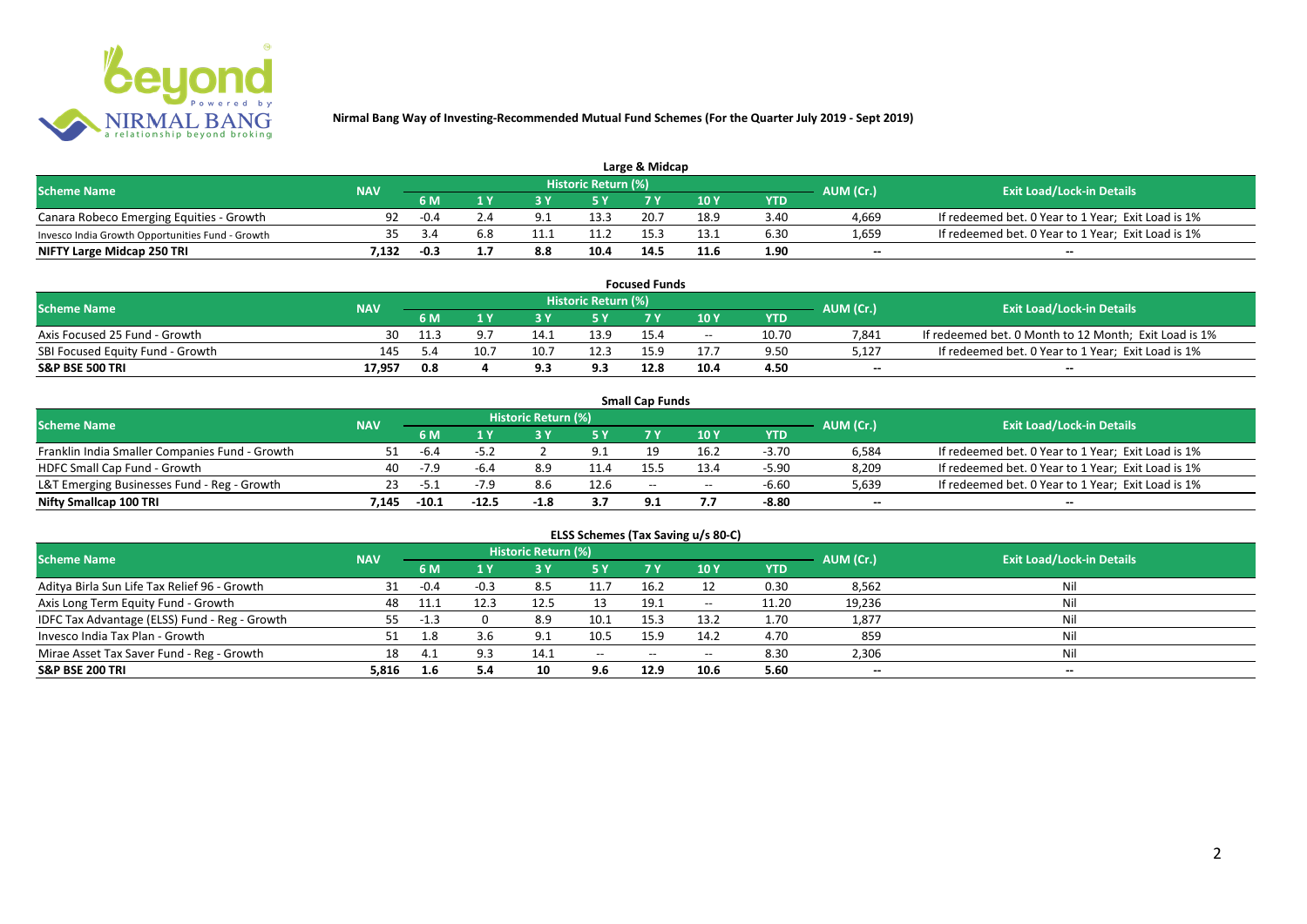

| <b>Contra/Value Fund</b>                  |            |     |  |                     |      |      |      |            |                                               |                                                    |  |  |  |
|-------------------------------------------|------------|-----|--|---------------------|------|------|------|------------|-----------------------------------------------|----------------------------------------------------|--|--|--|
| <b>Scheme Name</b>                        | <b>NAV</b> |     |  | Historic Return (%) |      |      |      |            |                                               |                                                    |  |  |  |
|                                           |            | 6 M |  |                     | E V  |      | 10 Y | <b>YTD</b> | <b>Exit Load/Lock-in Details</b><br>AUM (Cr.) |                                                    |  |  |  |
| Kotak India EQ Contra Fund - Reg - Growth | 53.        |     |  |                     | 10.5 | 13.2 | 11.5 | 6.40       | 819                                           | If redeemed bet. 0 Year to 1 Year; Exit Load is 1% |  |  |  |
| Invesco India Contra Fund - Growth        | 47         | -17 |  | 10.5                | 11.6 | 16.8 |      | 1.90       | 3,992                                         | If redeemed bet. 0 Year to 1 Year; Exit Load is 1% |  |  |  |
| UTI Value Opportunities Fund - Growth     | 61         | 0.3 |  |                     | 5.9  | 10.6 | 10.6 | 4.70       | 4,181                                         | If redeemed bet. 0 Year to 1 Year; Exit Load is 1% |  |  |  |
| <b>S&amp;P BSE 500 TRI</b>                | 17.957     | 0.8 |  | 9.3                 | 9.3  | 12.8 | 10.4 | 4.50       | $\overline{\phantom{a}}$                      | $- -$                                              |  |  |  |

| Sector/Thematic                                                           |            |        |        |                     |           |      |                   |            |                          |                                                    |  |  |
|---------------------------------------------------------------------------|------------|--------|--------|---------------------|-----------|------|-------------------|------------|--------------------------|----------------------------------------------------|--|--|
| <b>Scheme Name</b>                                                        | <b>NAV</b> |        |        | Historic Return (%) |           |      |                   |            | AUM (Cr.)                | <b>Exit Load/Lock-in Details</b>                   |  |  |
|                                                                           |            | 6 M    | $A$ Y  |                     | <b>5Y</b> | 7Y   | 10Y               | <b>YTD</b> |                          |                                                    |  |  |
| Canara Robeco Consumer Trends Fund - Reg - Growth                         | 41         | 6.5    | 15.8   | 12                  | 14        | 16.3 | 15.1              | 9.70       | 329                      | If redeemed bet. 0 Year to 1 Year; Exit Load is 1% |  |  |
| Mirae Asset Great Consumer Fund - Growth                                  | 36         | 5.0    | 9.9    | 13.6                | 13.2      | 16.9 | $\hspace{0.05cm}$ | 5.40       | 804                      | If redeemed bet. 0 Year to 1 Year; Exit Load is 1% |  |  |
| ICICI Prudential Technology Fund - Growth                                 | 57         | $-3.3$ | $-6.7$ | 14.1                | 8.3       | 16.4 | 16.6              | 1.40       | 450                      | If redeemed bet. 0 Day to 15 Day; Exit Load is 1%  |  |  |
| Reliance Pharma Fund - Growth                                             | 144        | $-4.3$ | $-9.8$ | $-0.8$              | 3.9       | 12.4 | 15.7              | $-4.10$    | 2,377                    | If redeemed bet. 0 Year to 1 Year; Exit Load is 1% |  |  |
| ICICI Prudential Banking and Financial Services Fund -<br>Retail - Growth | 66         | 2.9    | 18     | 12.3                | 15.5      | 18.6 | 17                | 7.80       | 3.102                    | If redeemed bet. 0 Day to 15 Day; Exit Load is 1%  |  |  |
| Reliance Banking Fund - Growth                                            | 278        | 0.8    | 11.1   | 10.7                | 12.4      | 14.9 | 14.7              | 5.00       | 2,776                    | If redeemed bet. 0 Year to 1 Year; Exit Load is 1% |  |  |
| <b>S&amp;P BSE 500 TRI</b>                                                | 17,957     | 0.8    |        | 9.3                 | 9.3       | 12.8 | 10.4              | 4.50       | $\overline{\phantom{a}}$ | $- -$                                              |  |  |

|                                                  |            |     |     |                            |                                       |                                       | <b>Dynamic Asset Allocation Funds</b> |            |                          |                                                         |
|--------------------------------------------------|------------|-----|-----|----------------------------|---------------------------------------|---------------------------------------|---------------------------------------|------------|--------------------------|---------------------------------------------------------|
| Scheme Name                                      | <b>NAV</b> |     |     | <b>Historic Return (%)</b> |                                       |                                       |                                       |            | AUM (Cr.)                | <b>Exit Load/Lock-in Details</b>                        |
|                                                  |            | 6 M | 1 Y | 73 V.                      | 5 Y                                   |                                       | 10 Y                                  | <b>YTD</b> |                          |                                                         |
| ICICI Prudential Balanced Advantage Fund - Reg - | 37         |     | 9.7 | 8.1                        | 9.3                                   |                                       | 12.2                                  | 6.90       | 27.468                   | If redeemed bet. 0 Year to 1 Year; Exit Load is 1%      |
| Growth                                           |            | 4.8 |     |                            |                                       |                                       |                                       |            |                          |                                                         |
| Invesco India Dynamic Equity Fund - Growth       | 30         | 3.6 | 5.9 |                            | 8.2                                   | 12.6                                  |                                       | 7.20       | 908                      | If redeemed bet. 0 Month to 3 Month; Exit Load is 0.25% |
| Reliance Balanced Advantage Fund - Growth        | 92         | 2.4 |     | 8.5                        | 8.5                                   | 12.2                                  | 10.8                                  | 5.80       | 2,314                    | If redeemed bet. 0 Month to 12 Month; Exit Load is 1%   |
| SBI Dynamic Asset Allocation Fund - Reg - Growth |            | 0.9 | 2.5 | 6.8                        | $\hspace{0.05cm}$ – $\hspace{0.05cm}$ | $\hspace{0.05cm}$ – $\hspace{0.05cm}$ | $- -$                                 | 2.50       | 683                      | If redeemed bet. 0 Month to 12 Month; Exit Load is 1%   |
| NIFTY 50 Hybrid Composite Debt 65:35 Index       | 10.156     | 3.8 | 8.5 | 9.8                        | 9.2                                   |                                       | 9.7                                   | 8.30       | $\overline{\phantom{a}}$ | $- -$                                                   |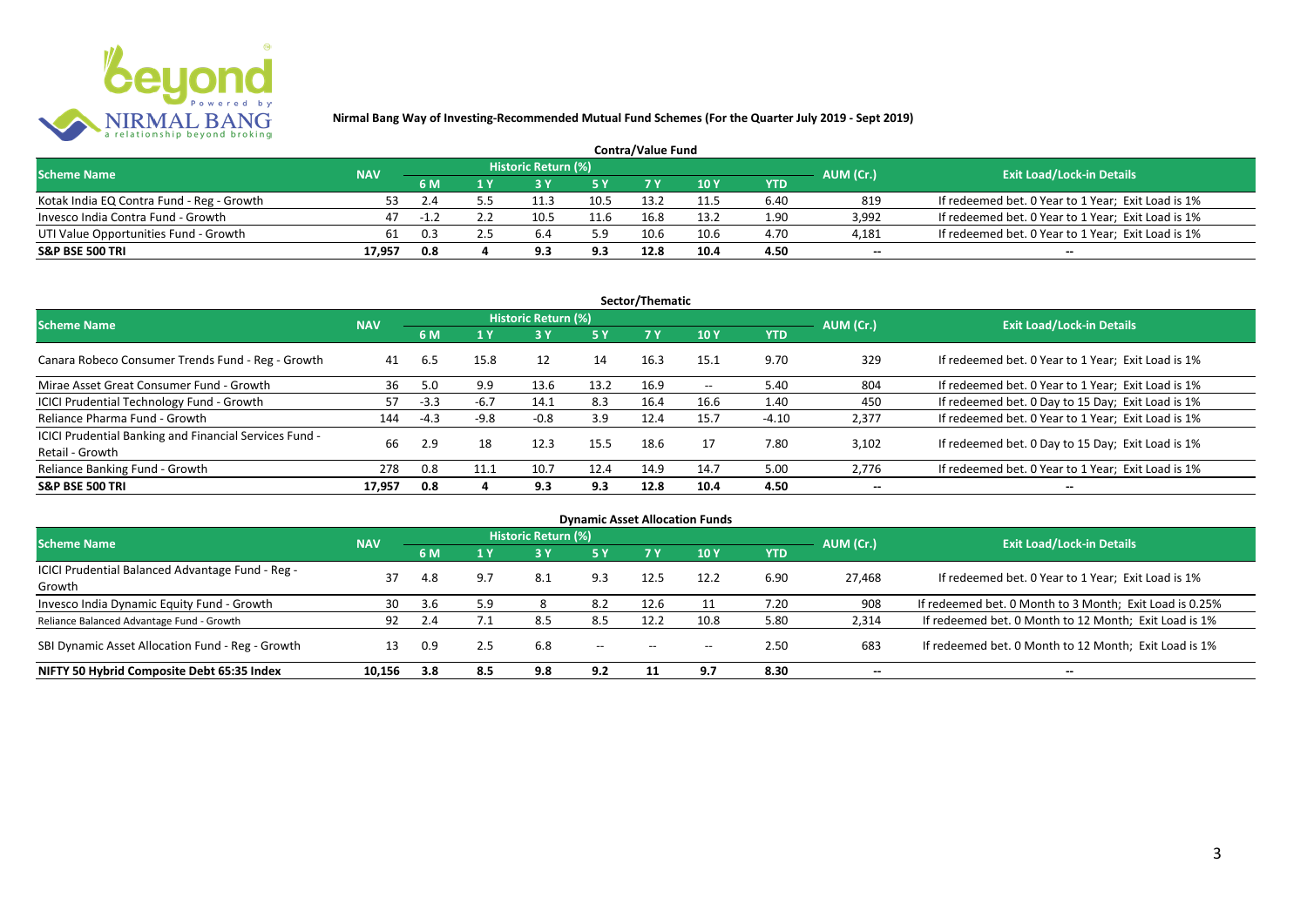

| <b>Hybrid Aggressive</b>                        |            |     |                     |                            |       |                                       |             |      |                          |                                                       |  |  |
|-------------------------------------------------|------------|-----|---------------------|----------------------------|-------|---------------------------------------|-------------|------|--------------------------|-------------------------------------------------------|--|--|
| <b>Scheme Name</b>                              | <b>NAV</b> |     |                     | <b>Historic Return (%)</b> |       |                                       |             |      | AUM (Cr.)                | <b>Exit Load/Lock-in Details</b>                      |  |  |
|                                                 |            | 6 M | 1 Y                 |                            | 15 Y  | 7 Y                                   | <b>10 Y</b> | YTD  |                          |                                                       |  |  |
| HDFC Hybrid Equity Fund - Growth                | 54         |     | $\prime$ . $\prime$ |                            | 5.5   | 10.1                                  | 9.2         | 5.50 | 20,696                   | If redeemed bet. 0 Year to 1 Year; Exit Load is 1%    |  |  |
| ICICI Prudential Equity & Debt Fund - Growth    | 133        | 0.5 |                     |                            | 9.8   | 14.3                                  | 13.5        | 4.00 | 23,288                   | If redeemed bet. 0 Year to 1 Year; Exit Load is 1%    |  |  |
| Mirae Asset Hybrid - Equity Fund - Reg - Growth |            | 2.4 | 8.4                 | 10                         | $- -$ | $\hspace{0.05cm}$ – $\hspace{0.05cm}$ |             | 6.80 | 2,429                    | If redeemed bet. 0 Year to 1 Year; Exit Load is 1%    |  |  |
| SBI Equity Hybrid Fund - Growth                 | 140        | 5.9 | 11.8                | 9.5                        |       | 15.4                                  |             | 9.20 | 29,354                   | If redeemed bet. 0 Month to 12 Month; Exit Load is 1% |  |  |
| Canara Robeco Equity Hybrid Fund - Growth       | 162        | 3.2 | 8.8                 | 8.6                        | 10.1  |                                       | 12.5        | 7.40 | 2,341                    | If redeemed bet. 0 Year to 1 Year; Exit Load is 1%    |  |  |
| NIFTY 50 Hybrid Composite Debt 65:35 Index      | 10,156     | 3.8 | 8.5                 | 9.8                        | 9.2   |                                       | 9.7         | 8.30 | $\overline{\phantom{a}}$ | $- -$                                                 |  |  |

|                                            |            |     |                            |      | <b>Arbitrage Fund</b> |            |           |                                                         |
|--------------------------------------------|------------|-----|----------------------------|------|-----------------------|------------|-----------|---------------------------------------------------------|
| <b>Scheme Name</b>                         | <b>NAV</b> |     | <b>Historic Return (%)</b> |      |                       |            | AUM (Cr.) | <b>Exit Load/Lock-in Details</b>                        |
|                                            |            | 1 M | 5 M                        |      |                       | <b>YTD</b> |           |                                                         |
| IDFC Arbitrage Fund - Reg - Growth         |            |     |                            | 6.7  |                       | 6.70       | 9.198     | If redeemed bet. 0 Month to 1 Month; Exit Load is 0.25% |
| Kotak Equity Arbitrage Fund - Reg - Growth |            | 4.8 |                            | 6.4  |                       | 6.40       | 15.630    | If redeemed bet. 0 Day to 30 Day; Exit Load is 0.25%    |
| Reliance Arbitrage Fund - Growth           | 20         |     |                            | .b 5 |                       | 6.60       | 8,937     | If redeemed bet. 0 Month to 1 Month; Exit Load is 0.25% |

|                                          |                          |     |              |                     |                          | <b>Equity Saver</b>                   |                                       |                          |                          |                                                       |
|------------------------------------------|--------------------------|-----|--------------|---------------------|--------------------------|---------------------------------------|---------------------------------------|--------------------------|--------------------------|-------------------------------------------------------|
| <b>Scheme Name</b>                       | <b>NAV</b>               |     |              | Historic Return (%) |                          |                                       |                                       |                          | AUM (Cr.)                | <b>Exit Load/Lock-in Details</b>                      |
|                                          |                          | 6 M |              |                     |                          |                                       | 10 Y                                  | YTD                      |                          |                                                       |
| Axis Equity Saver Fund - Reg - Growth    |                          |     | -8.1         | 7.8                 | $\overline{\phantom{a}}$ | $- -$                                 | $\hspace{0.05cm}$ – $\hspace{0.05cm}$ | 6.70                     | 765                      | If redeemed bet. 0 Month to 12 Month; Exit Load is 1% |
| HDFC Equity Savings Fund - Growth        |                          |     | " ⊿          |                     | 7.9                      | 8.8                                   |                                       | 4.10                     | 4,910                    | If redeemed bet. 0 Year to 1 Year; Exit Load is 1%    |
| Kotak Equity Savings Fund - Reg - Growth | 15.                      | 3.0 | 5.9          |                     | $- -$                    | $\hspace{0.05cm}$ – $\hspace{0.05cm}$ | $\overline{\phantom{a}}$              | 4.90                     | 1,950                    | If redeemed bet. 0 Year to 1 Year; Exit Load is 1%    |
| CRISIL Hybrid 50+50 - Moderate Index*    | $\overline{\phantom{a}}$ |     | $\mathbf{m}$ | $\qquad \qquad$     | $\overline{\phantom{a}}$ | $- -$                                 | $\overline{\phantom{a}}$              | $\overline{\phantom{a}}$ | $\overline{\phantom{a}}$ | $\qquad \qquad$                                       |

|                                           |            |     |     |                     |      | <b>Liquid Funds</b> |            |                 |           |                                  |
|-------------------------------------------|------------|-----|-----|---------------------|------|---------------------|------------|-----------------|-----------|----------------------------------|
| <b>Scheme Name</b>                        | <b>NAV</b> |     |     | Historic Return (%) |      |                     | <b>YTM</b> | Avg             | AUM (Cr.) | <b>Exit Load/Lock-in Details</b> |
|                                           |            | 1 W | 2 W | L M                 | 3 M  | 1Y                  |            | <b>Maturity</b> |           |                                  |
| Axis Liquid Fund - Growth                 | 2,131      | 4.4 |     |                     |      |                     | 5.59       | 0.10            | 29,296    | Nil                              |
| IDFC Cash Fund - Reg - Growth             | 2,327      | 4.2 | 4.8 |                     | 5.9  | 6.9                 | 5.44       | 0.07            | 12,065    | Nil                              |
| Kotak Liquid Scheme - Reg - Growth        | 3,891      | 4.2 | 4.9 |                     |      |                     | 5.62       | 0.10            | 31,996    | Nil                              |
| Mirae Asset Cash Management Fund - Growth | 2,012      | 4.5 |     |                     | -6.1 |                     | 5.6        | 0.07            | 4,157     | Nil                              |
| <b>CRISIL Liquid Fund Index</b>           | $- -$      | 4.9 |     | ، .                 | 6.4  | $- -$               | $- -$      | $- -$           | --        | $- -$                            |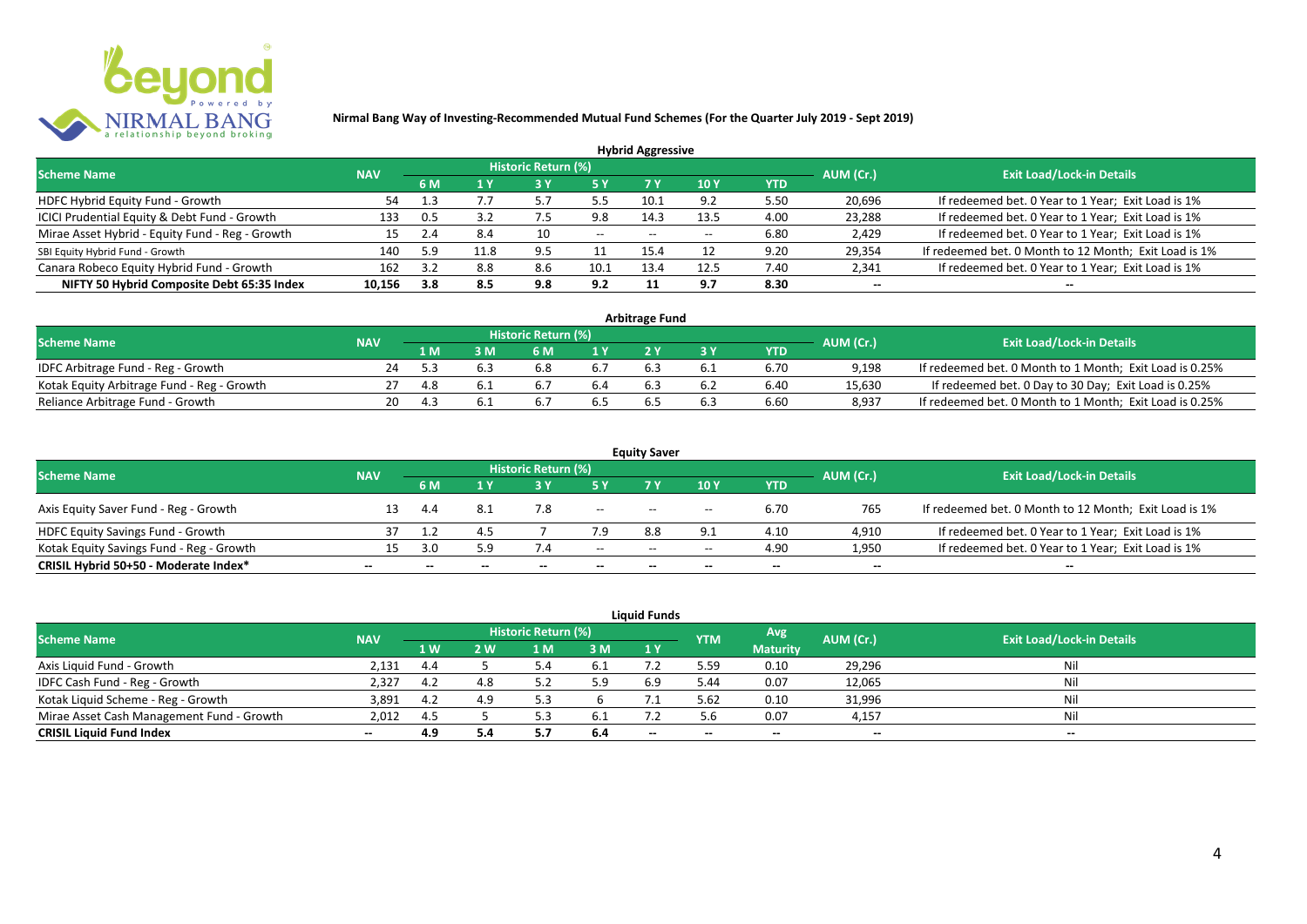

#### **1 M 3 M 6 M 1 Y 3 Y** HDFC Ultra Short Term Fund - Reg - Growth 11 6.1 8 8.1 8.6 -- 6.31 0.40 8,309 Nil<br>IDFC Ultra Short Term Fund - Reg - Growth 11 6.3 8 8.2 8.7 -- 6.15 0.45 3,668 Nil 1999 IDFC Ultra Short Term Fund - Reg - Growth 11 6.3 8 8.2 8.7 -- 6.15 0.45 3,668 Nil 1<br>
11 6.3 8 8.2 8.7 -- 6.15 0.45 3,668 Nil 1999 16 8.1 8.5 7.5 6.45 0.47 9.411 Nil 1999 16.45 Nil 1999 16.45 Nil SBI Magnum Ultra Short Duration Fund - Growth 4,302 6.2 8 8.1 8.5 7.5 6.45 0.47 9,411 Nil **NIFTY Ultra Short Duration Debt Index 3,926 5.9 7.6 8 8.5 7.6 -- -- -- -- Avg Maturity Historic Return (%) YTM Ultra Short Fund** Scheme Name **NAV NAV Historic Return (%)** NAV Historic Return (%) Note and the May AUM (Cr.) Exit Load/Lock-in Details<br>
The Scheme Name Naturity AUM (Cr.) Exit Load/Lock-in Details

|                                                            |            |      |     |                     |                          | <b>Money Market Fund</b> |            |                          |                          |                                  |
|------------------------------------------------------------|------------|------|-----|---------------------|--------------------------|--------------------------|------------|--------------------------|--------------------------|----------------------------------|
| <b>Scheme Name</b>                                         | <b>NAV</b> |      |     | Historic Return (%) |                          |                          | <b>YTM</b> | Avg                      | AUM (Cr.)                | <b>Exit Load/Lock-in Details</b> |
|                                                            |            | 1 M  | 3M  | 6 M                 | 1Y                       | <b>3Y</b>                |            | <b>Maturity</b>          |                          |                                  |
| Aditya Birla Sun Life Money Manager Fund - Reg -<br>Growth | 260        | 6.2  | 8.4 | 8.5                 | 8.7                      | 7.6                      | 6.04       | 0.45                     | 12,746                   | Nil                              |
| ICICI Prudential Money Market Fund - Reg - Growth          | 269        | -6.2 | 8   | 8.1                 | 8.4                      | 7.4                      | 6.14       | 0.45                     | 9,688                    | Nil                              |
| Reliance Money Market Fund - Growth                        | 2,934      | 6.3  | 8.1 | 8.4                 | 8.7                      |                          | 6.11       | 0.38                     | 3,074                    | Nil                              |
| UTI Money Market Fund - Reg - Growth                       | 2,181      | 6.1  | 8.1 | 8.3                 | 8.6                      | 7.5                      | 6.16       | 0.49                     | 6,584                    | Nil                              |
| <b>CRISIL Liquid Fund Index</b>                            | $- -$      | 5.7  | 6.4 | 6.9                 | $\overline{\phantom{a}}$ | $- -$                    | $\!-$      | $\overline{\phantom{a}}$ | $\overline{\phantom{a}}$ | $\sim$                           |

|                                                 |            |     |      |                     |       | Short Term Fund |            |                 |           |                                  |
|-------------------------------------------------|------------|-----|------|---------------------|-------|-----------------|------------|-----------------|-----------|----------------------------------|
| <b>Scheme Name</b>                              | <b>NAV</b> |     |      | Historic Return (%) |       |                 | <b>YTM</b> | Avg             | AUM (Cr.) | <b>Exit Load/Lock-in Details</b> |
|                                                 |            | 1 M | 3 M  | 6 M                 | 1 V   |                 |            | <b>Maturity</b> |           |                                  |
| HDFC Short Term Debt Fund - Growth              |            | 4.4 | a a  |                     |       | .b              | .45        | 2.66            | 8,488     | Nil                              |
| IDFC Bond Fund - Short Term Plan - Reg - Growth | 40         | 4.4 | 10.3 |                     | 10.8  |                 | 6.96       | 2.12            | 9,643     | Nil                              |
| Kotak Bond Short Term Plan - Reg - Growth       | 36         | 3.8 | QE   |                     | دُ.10 |                 | '.51       | 2.60            | 9,607     | Nil                              |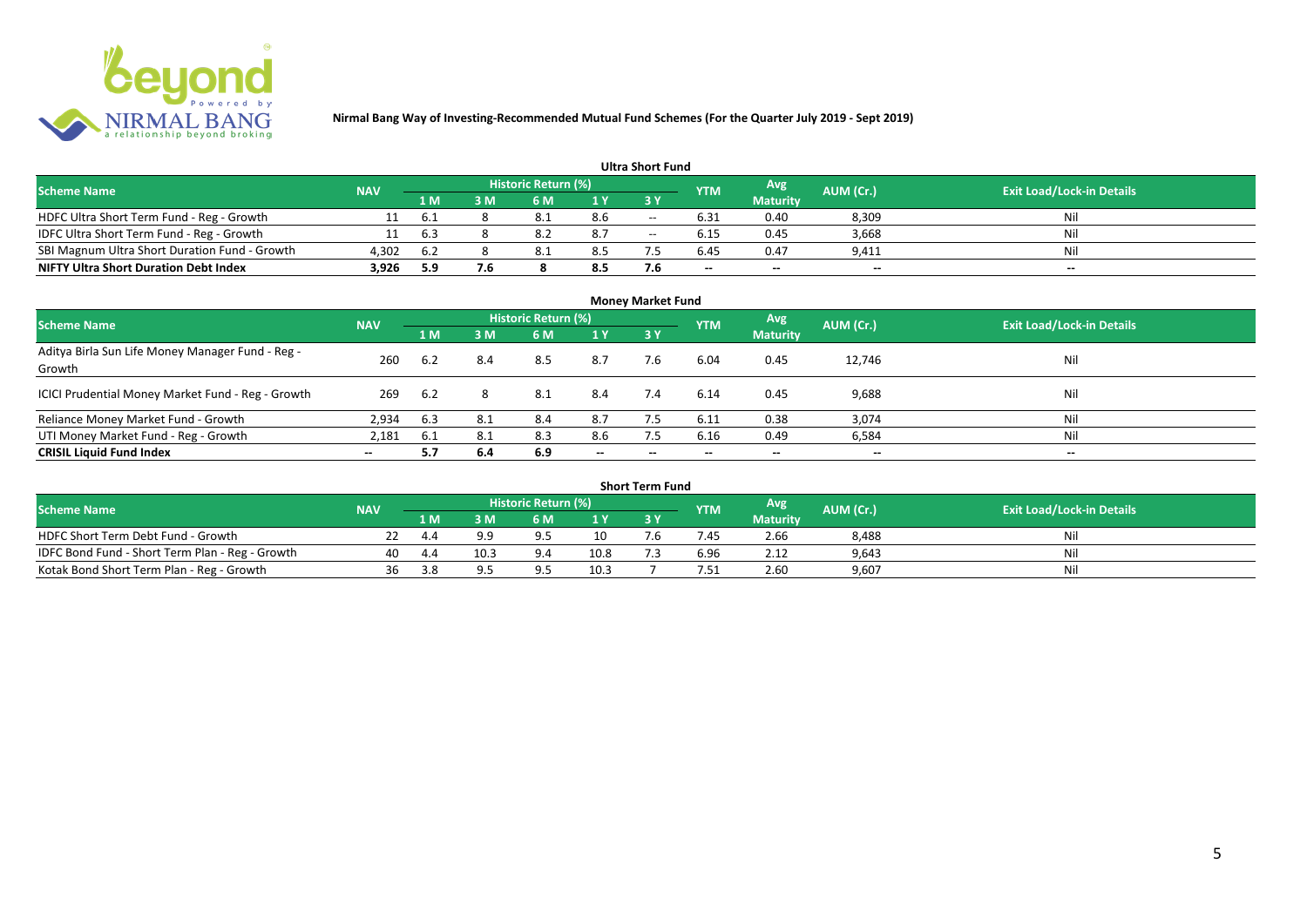

| <b>Low Duration Fund</b>                  |            |     |                |                     |     |  |            |                 |           |                                  |  |
|-------------------------------------------|------------|-----|----------------|---------------------|-----|--|------------|-----------------|-----------|----------------------------------|--|
| <b>Scheme Name</b>                        | <b>NAV</b> |     |                | Historic Return (%) |     |  | <b>YTM</b> | Avg             | AUM (Cr.) | <b>Exit Load/Lock-in Details</b> |  |
|                                           |            | 1 M | 3 <sub>N</sub> | 6 M                 |     |  |            | <b>Maturity</b> |           |                                  |  |
| HDFC Low Duration Fund - Growth           |            | b   |                |                     | 8.5 |  | 6.81       | 0.99            | 15,626    | Ni                               |  |
| Canara Robeco Savings Fund - Reg - Growth | 30         | 5.8 |                |                     | 8.6 |  | 6.33       | 0.79            | 1,051     | Ni                               |  |
| IDFC Low Duration Fund - Reg - Growth     | 28         | 6.0 |                | 8.5                 | 8.9 |  | 6.35       | 0.81            | 4.587     | Ni                               |  |

| <b>Banking &amp; PSU Bond Funds</b>            |            |     |             |                     |                |     |                 |                 |           |                                  |  |
|------------------------------------------------|------------|-----|-------------|---------------------|----------------|-----|-----------------|-----------------|-----------|----------------------------------|--|
| <b>Scheme Name</b>                             | <b>NAV</b> |     |             | Historic Return (%) |                |     | <b>YTM</b>      | Avg             | AUM (Cr.) | <b>Exit Load/Lock-in Details</b> |  |
|                                                |            | 1 M |             | 6 M                 | 1 <sup>Y</sup> |     |                 | <b>Maturity</b> |           |                                  |  |
| HDFC Banking and PSU Debt Fund - Reg - Growth  | 16         | 4.6 | 10.4        | 9.9                 | 11.1           |     | 7.79            | 2.78            | 3.403     | Nil                              |  |
| Kotak Banking and PSU Debt Fund - Reg - Growth | 44         |     | <u>ດ - </u> | 11.1                | 11.'           |     | 7.47            | 3.61            | 2,621     | Nil                              |  |
| IDFC Banking & PSU Debt Fund - Reg - Growth    |            | 3.8 | 11 Q        | 10.7                | 13.4           | ה − | $^{\prime}$ .16 | 3.39            | 9,183     | Nil                              |  |

| <b>Corporate Bond Funds</b>                         |            |      |      |                     |      |     |            |                 |           |                                  |  |
|-----------------------------------------------------|------------|------|------|---------------------|------|-----|------------|-----------------|-----------|----------------------------------|--|
| <b>Scheme Name</b>                                  | <b>NAV</b> |      |      | Historic Return (%) |      |     | <b>YTM</b> | <b>Avg</b>      | AUM (Cr.) | <b>Exit Load/Lock-in Details</b> |  |
|                                                     |            | 1 M  | 3 M  | 6 M                 | 1Y   |     |            | <b>Maturity</b> |           |                                  |  |
| ICICI Prudential Corporate Bond Fund - Reg - Growth | 20         | -5.1 | 9.7  | 9.7                 | 10.1 |     | 7.22       | 2.28            | 9,002     | Nil                              |  |
| HDFC Corporate Bond Fund - Growth                   |            | 1.8  | 10.1 | 10.6                | 11.5 | 7.8 | 7.26       | 4.08            | 12,910    | Ni'                              |  |
| Kotak Corporate Bond Fund - Std - Growth            | 2,584      | 5.8  | 10.1 | 9.8                 | 10.2 |     |            | 1.59            | 2,448     | Nil                              |  |